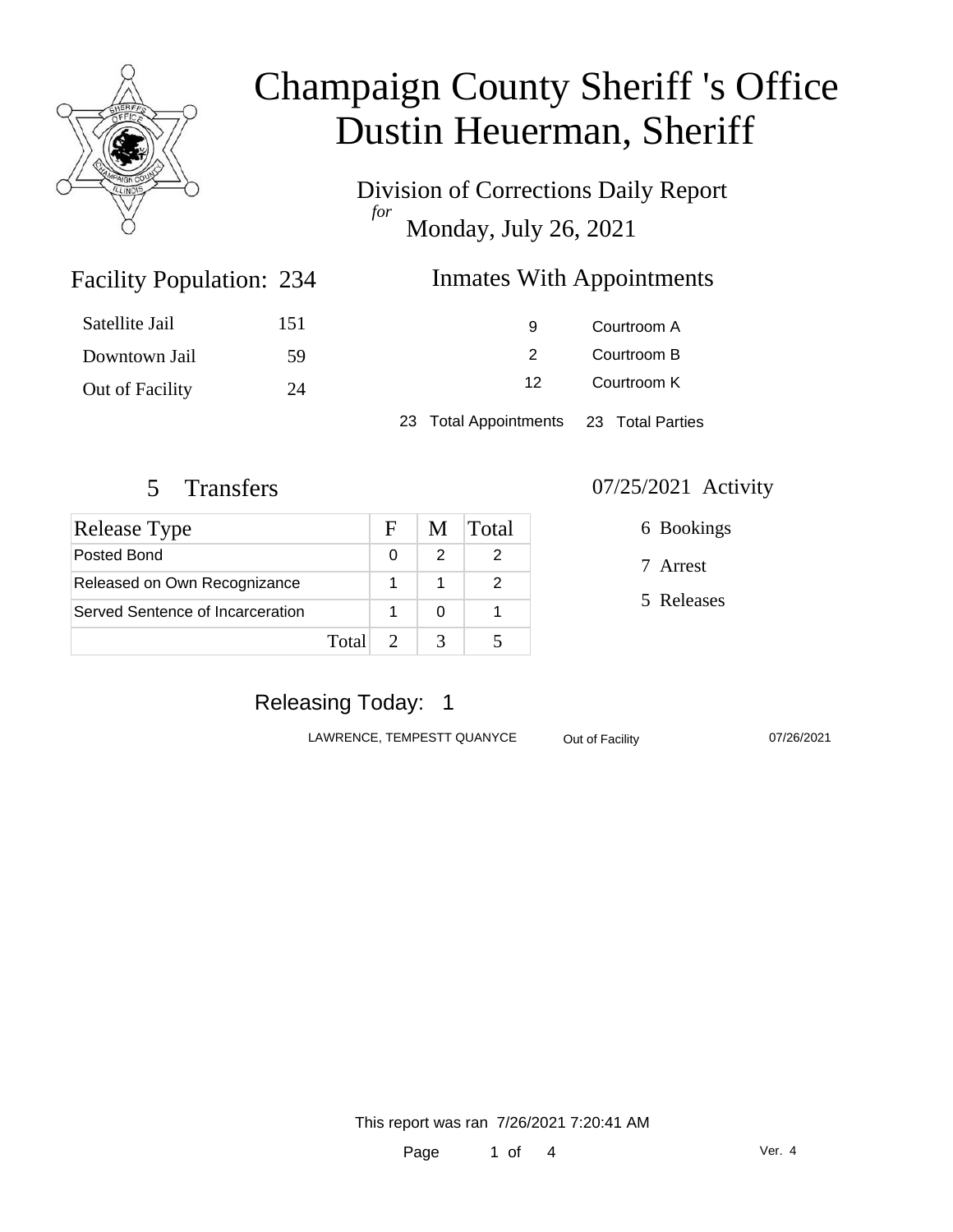

Division of Corrections Daily Report *for* Monday, July 26, 2021

### Custody Status Count

- Electronic Home Dentention 22
	- Felony Arraignment 11
		- Felony Other 3
	- Felony Pre-Sentence 5
		- Felony Pre-Trial 131
	- Felony Sentenced CCSO 10
	- Felony Sentenced IDOC 18
		- Hold Other 4
		- Hold Sentenced IDOC 1
	- Misdemeanor Arraignment 5
		- Misdemeanor Pre-Trial 5
			- Petition to Revoke 5
			- Remanded to DHS 13
		- Traffic Sentenced CCSO 1
			- Total 234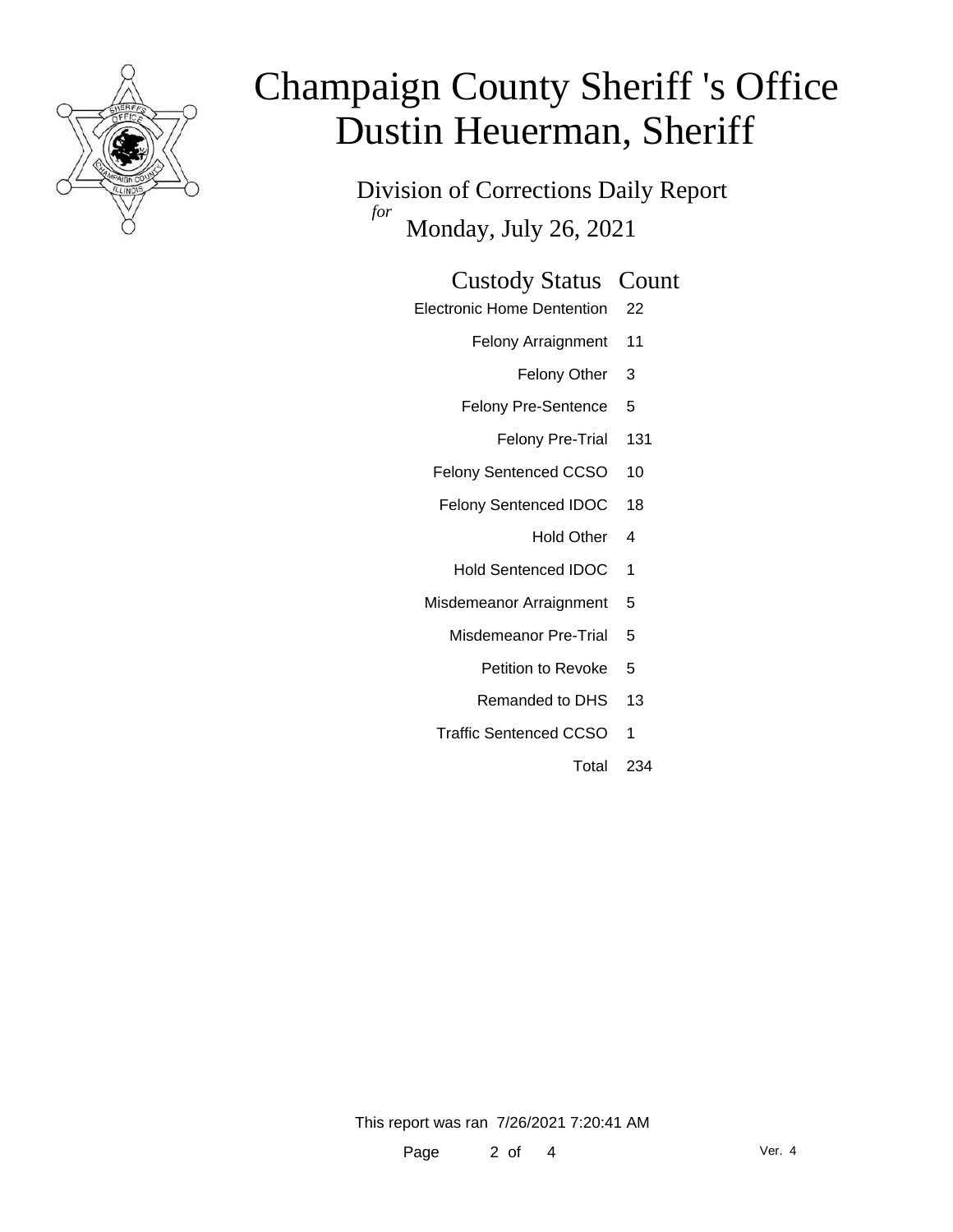

Division of Corrections Daily Report *for* Monday, July 26, 2021

### Inmates With Appointments

| Jailing Party Name            | Location    | Number of Records / Node |
|-------------------------------|-------------|--------------------------|
| BLES, KAREN JENNIFER          | Courtroom K | 1 / Satellite Jail       |
| <b>BROWN, MATTHEW ROBERT</b>  | Courtroom K | 1 / Satellite Jail       |
| CARTER, GENNELL               | Courtroom K | 1 / Satellite Jail       |
| <b>GWIN, RAYMOND CHARLES</b>  | Courtroom A | 1 / Downtown Jail        |
| HARDING, JORDAN JERRICK       | Courtroom K | 1 / Satellite Jail       |
| HOUSTON, STEVEN CORDELL       | Courtroom A | 1 / Satellite Jail       |
| LENOIR, JOHN CHRISTOPHER      | Courtroom B | 1 / Downtown Jail        |
| LEWIS, SARAH ROSE             | Courtroom K | 1 / Satellite Jail       |
| LOPEZ, RICARDO                | Courtroom K | 1 / Satellite Jail       |
| MOORE, DORSEY BRIAN           | Courtroom B | 1 / Satellite Jail       |
| PENA, JESUS, Junior           | Courtroom A | 1 / Downtown Jail        |
| PERRY, AKILAH CHARLENE        | Courtroom K | 1 / Satellite Jail       |
| PETTIS, TYRELL RYTCHNESS      | Courtroom A | 1 / Satellite Jail       |
| RIVERA, DARYL ANTONIO         | Courtroom A | 1 / Downtown Jail        |
| SCOTT, DEVONTE J              | Courtroom K | 1 / Satellite Jail       |
| SMITH, GREGORY ALLEN          | Courtroom K | 1 / Satellite Jail       |
| SMITH, JAMES NASHAUN, Junior  | Courtroom K | 1 / Satellite Jail       |
| STANFORD, TERRANCE NAWOUN     | Courtroom A | 1 / Satellite Jail       |
| WATERS, WESLEY DRUMMONE       | Courtroom A | 1 / Downtown Jail        |
| WEIR, CLINTON HOWARD          | Courtroom A | 1 / Downtown Jail        |
| <b>WHITLEY, CHARLES MASON</b> | Courtroom K | 1 / Satellite Jail       |
| WILKINS, ANTHONY RAYMOND      | Courtroom A | 1 / Downtown Jail        |
| YOUNG, JAYLA ALEXANDRIA       | Courtroom K | 1 / Satellite Jail       |

### **Transfers**

DAVIS, TAMIKA Released on Own Recognizance Satellite Jail